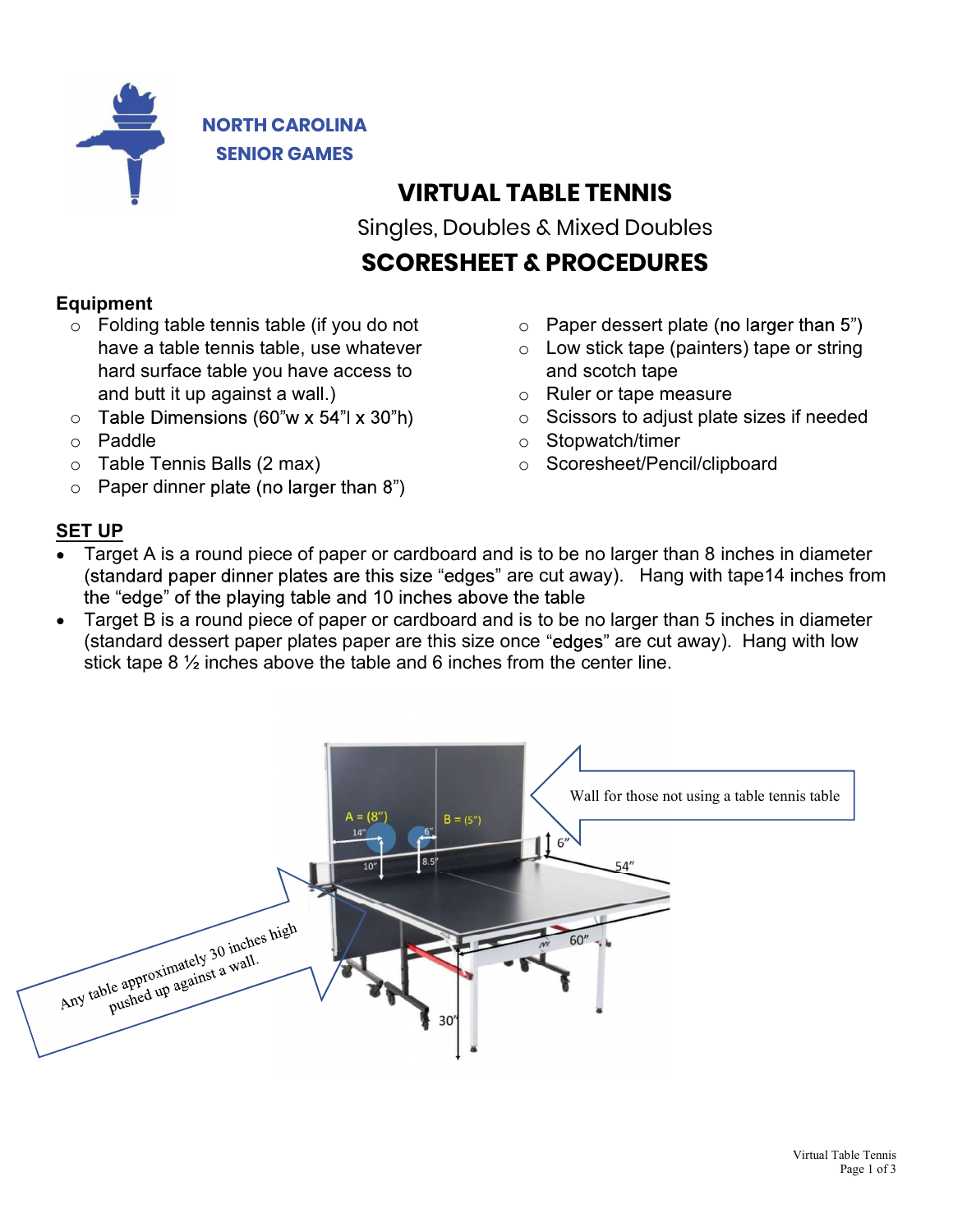# VIRTUAL TABLE TENNIS

#### Guidelines:

- Table tennis robots are not to be used for any of the challenges
- Stand on a flat, non carpeted/non skid surface
- Make sure the area is clear of any trip hazards (i.e. area carpet with rolled up corner)
- Remove any items on which you may be injured should you fall (i.e. End table, ottoman, etc.)

WARMUPS - Watch this great video for suggestions to warm up and practice anytime! (2:36 video) https://youtu.be/SzH1whJ5M44

#### Serve Challenges

(Targets A & B)

FOLLOW ALL SERVICE RULES FOR DOUBLES TABLE TENNIS (cross court) Forehand (Target A) 2 rounds of 10 (10 point each time Target A is hit) Backhand (Target A) 2 rounds of ten (10 points each time Target A is hit) Forehand (Target B) 2 rounds of ten (20 points each time Target B is hit)

#### Volley Challenges

Score 2 points for each legal return made in each of the (six) thirty second sessions (Remove Targets)

- o Number of forehand hits in 30 seconds (2 Rounds)
- o Number of backhand hits in 30 seconds (2 Rounds)
- o Number of alternating forehand/backhand hits in 30 seconds (2 Rounds)
- Must remain behind the baseline extended at all times, The baseline in this challenge is the end of a table tennis table closest to you or the taped line closest to you on a different size table. Extended is the imaginary horizontal line that extends indefinitely to the left and right of the table.
- You may hold a maximum of two table tennis balls.
- Must be a legal hit (can't bounce twice, can't touch the table with your non-paddle hand, etc.)
- Doubles: Same gender pairs; Mixed Doubles: Opposite-gender pairs.
	- o In Doubles and Mixed Doubles events, both players scores are combined for a team score. Maintain proper social distancing. Combined score determines the winners.
	- o The age of the younger player will determine the age group. Age groups are the same as in individual sports.
	- o A player may compete in only one age group.
	- o Only one partner is required to report scores for the team.